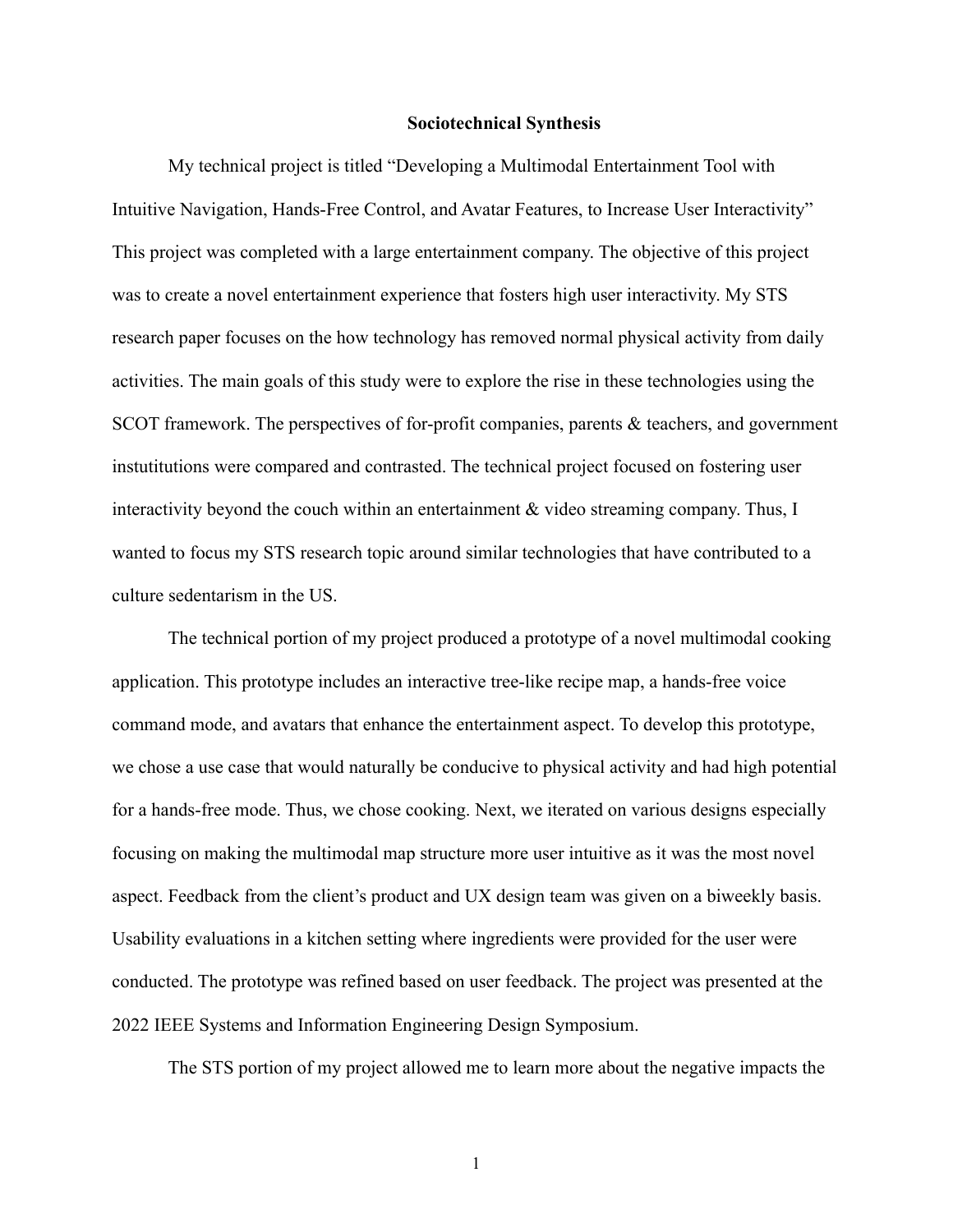rise in technology has inadvertently had on health in the US. While poor food choices has often been thought of as the main culprit for America's obesity epidemic, physical activity has also played an important role. Through the increased efficiency provided by recent technological advancements like transportation, communication, and entertainment the average person is now burning less calories from their daily activities. With only 45.5% of Americans reaching sufficient activity levels and a 42% and rising obesity rate it is fair to say the culture of sedentarism and its relationship with obesity is an imperative issue. In addition, I evaluate the feasibility of introducing physical activity into various sectors using their respective product success metrics. Focusing on the entertainment industry, I explore health-forward directions entertainment companies can take.

During my technical project, I was able to develop fluency in Figma, design reviews, and conducting usability tests. Key human-computer interaction principles I focused on within ideation and user testing included efficiency, intuitive design, natural mapping. However, we didn't explicitly focus on the level of physical activity that the structure of our application fosters. My STS research paper informed me that having high intensity physical activity within certain applications can actually have a reverse effect due to unforeseen consequences like increased appetite. Thus, just engaging users off the couch was an effective step towards slowly but surely breaking our culture of sedentarism. Overall, researching my STS topic brought new light to this relevant and imperative topic.

I would like to thank Professor Hannah Rogers and Peter Norton for advising me on my STS paper, as I am grateful for their insight and support. I would also like to acknowledge Professor Gregory Gerling for being my technical advisor and his contribution to our technical project. I'd also like to acknowledge my teammates Nathaniel Barrington, Caton Gayle, Erin

2